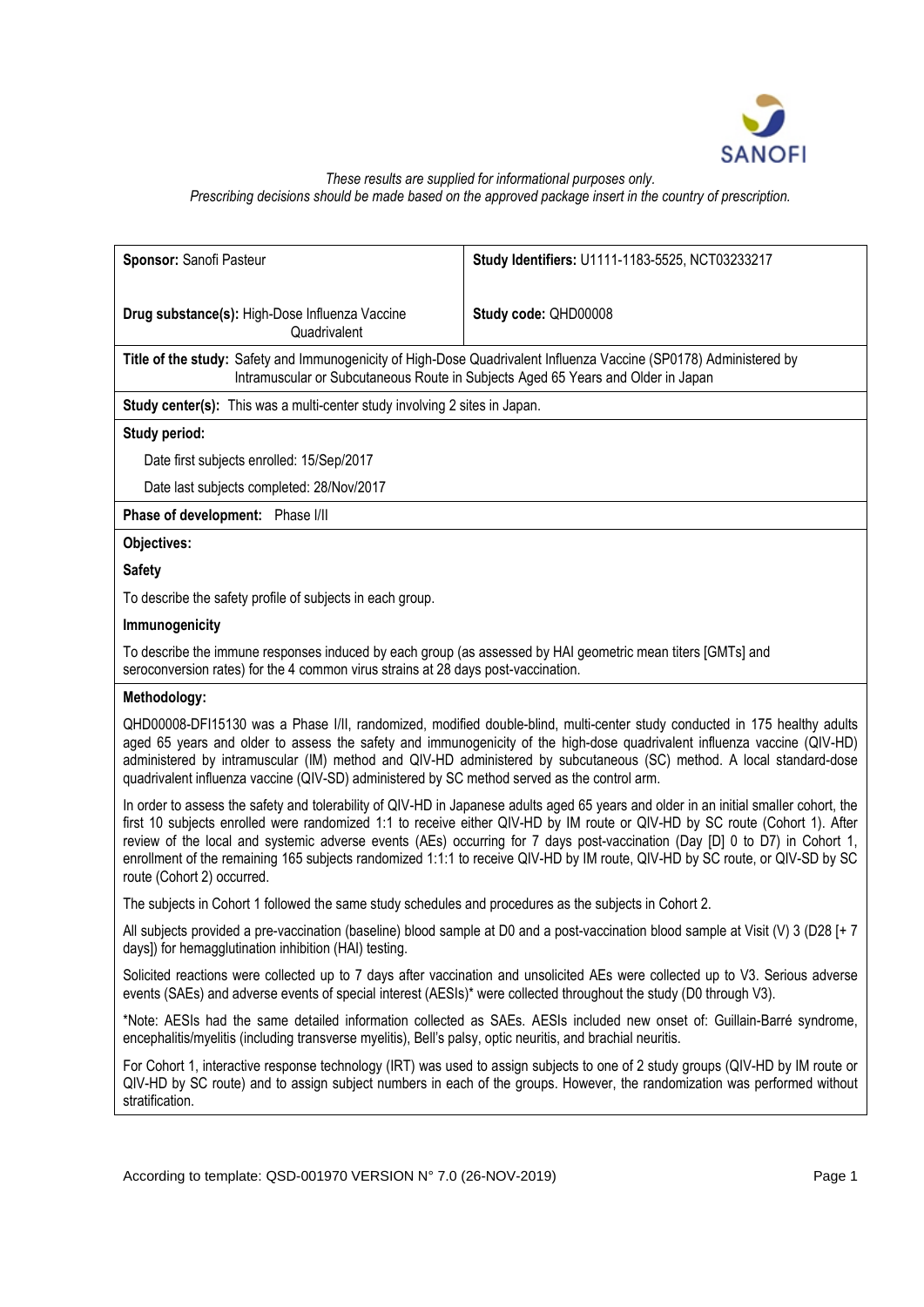

| For Cohort 2, IRT was also used to assign subjects to one of 3 study groups (QIV-HD by IM route, QIV-HD by SC route, or            |  |
|------------------------------------------------------------------------------------------------------------------------------------|--|
| QIV-SD by SC route) and to assign subject numbers in each of the groups. The randomization was stratified by age (<75, $\geq$ 75), |  |
| sex (Male, Female), and sites.                                                                                                     |  |

Electronic data capture (EDC) was used for the collection of data.

| <b>Number of subjects:</b> | Planned: 175        |
|----------------------------|---------------------|
|                            | Randomized: 175     |
|                            | Treated: 175        |
| Evaluated:                 | Immunogenicity: 175 |
|                            | Safety: 175         |

# **Diagnosis and criteria for inclusion:**

An individual had to fulfill all of the following criteria in order to be eligible for study enrollment:

I 01. Aged ≥65 years on the day of inclusion

- I 02. Informed consent form (ICF) has been signed and dated
- I 03. Able to attend all scheduled visits and to comply with all study procedures

## **Study treatments**

**Investigational Product:** High-Dose Influenza Vaccine Quadrivalent, (Zonal Purified, Split Virus) 2017-2018 Strains (QIV-HD), provided in a pre-filled single-dose syringe.

Form: Suspension

Composition: Each 0.7 mL dose of QIV-HD contains:

Strains determined based on World Health Organization (WHO) / Vaccines and Related Biological Products Advisory Committee (VRBPAC) recommendations for the 2017-2018 Northern Hemisphere (NH) influenza season.

# **Active substances:**

| $\bullet$          | A/Michigan/45/2015 (NYMC X-275) (H1N1) strain          | 60 µg hemagglutinin (HA)                     |
|--------------------|--------------------------------------------------------|----------------------------------------------|
| $\bullet$          | A/Hong Kong/4801/2014 (NYMC X-263B) (H3N2) strain      | $60 \mu g$ HA                                |
| $\bullet$          | B/Phuket/3073/2013 strain                              | $60 \mu g$ HA                                |
| $\bullet$          | B/Brisbane/60/2008 strain                              | $60 \mu g$ HA                                |
| <b>Excipients:</b> |                                                        |                                              |
| $\bullet$          | Buffered saline solution                               | quantity sufficient to<br>appropriate volume |
| $\bullet$          | Octylphenol Ethoxylate (Triton X-100 <sup>®</sup> )    | not more than 350 µg                         |
|                    | Preservative is not used in the manufacture of QIV-HD. |                                              |
|                    |                                                        |                                              |

Route(s) of administration: IM or SC, injected into the upper arm (IM injected into the deltoid area or SC injected into the posterior region)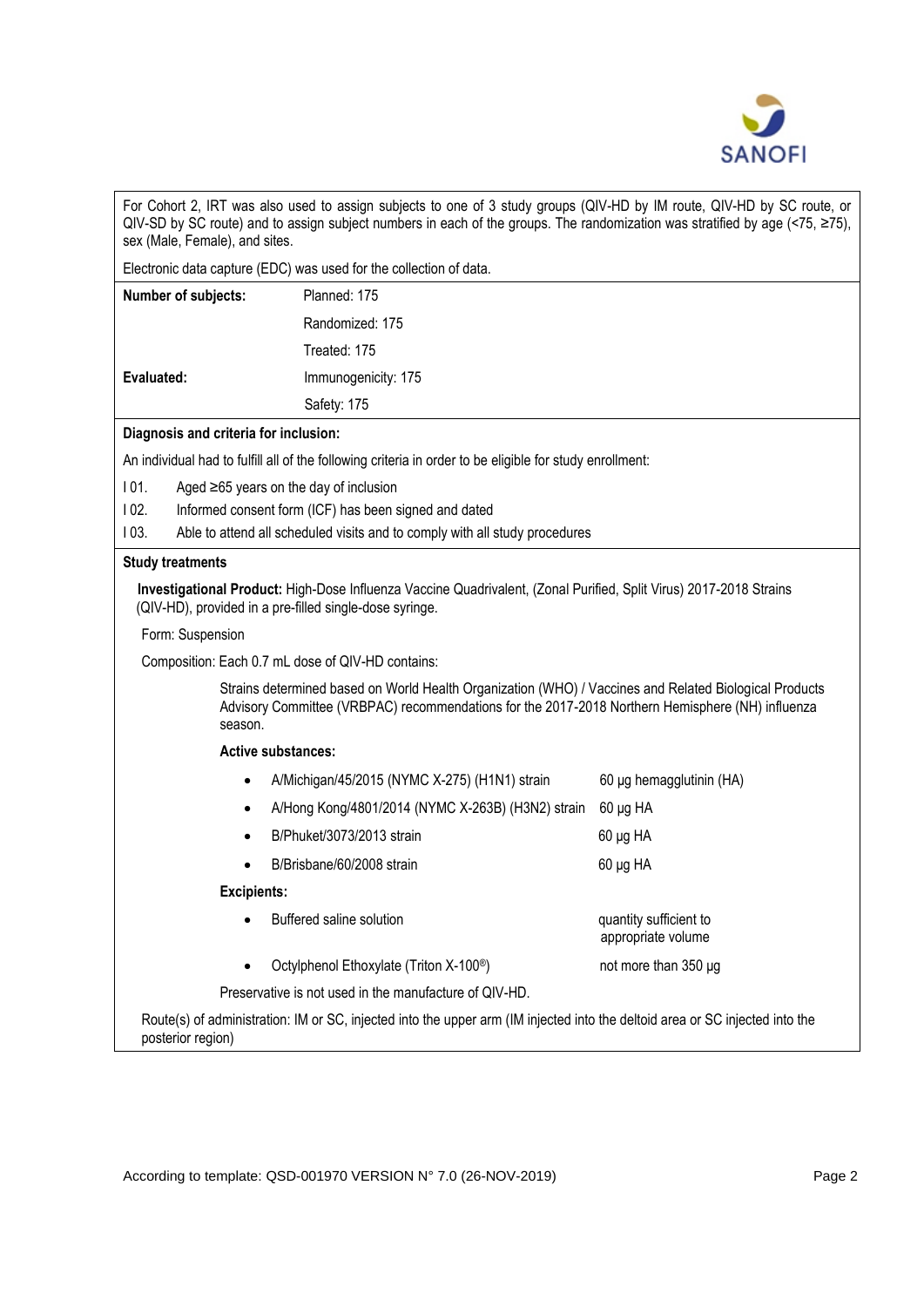

| Control Product: Local Standard-Dose Inactivated Influenza Vaccine Quadrivalent, 2017-2018 Strains (QIV-SD), provided in<br>a pre-filled single-dose syringe.                                                                                                                                                                        |                                              |  |  |  |
|--------------------------------------------------------------------------------------------------------------------------------------------------------------------------------------------------------------------------------------------------------------------------------------------------------------------------------------|----------------------------------------------|--|--|--|
| Form: Suspension                                                                                                                                                                                                                                                                                                                     |                                              |  |  |  |
| Composition: Each 0.5 mL dose of QIV-SD contains                                                                                                                                                                                                                                                                                     |                                              |  |  |  |
| Strains determined based on Japan National Institute of Infectious Diseases (NIID) recommendations for the<br>2017-2018 NH influenza season.                                                                                                                                                                                         |                                              |  |  |  |
| A/Singapore/GP1908/2015 (IVR-180) (H1N1) pdm09 strain                                                                                                                                                                                                                                                                                | $15 \mu g$ HA                                |  |  |  |
| A/Hong Kong/4801/2014 (NYMC X-263) (H3N2) strain                                                                                                                                                                                                                                                                                     | $15 \mu g$ HA                                |  |  |  |
| B/Phuket/3073/2013 strain                                                                                                                                                                                                                                                                                                            | $15 \mu g$ HA                                |  |  |  |
| B/Texas/2/2013 strain                                                                                                                                                                                                                                                                                                                | $15 \mu g$ HA                                |  |  |  |
| Buffered saline solution                                                                                                                                                                                                                                                                                                             | quantity sufficient to<br>appropriate volume |  |  |  |
| Route(s) of administration: SC, injected into the upper arm (posterior region)                                                                                                                                                                                                                                                       |                                              |  |  |  |
| Duration of participation: Duration for per subject is 28 days [+ 7 days]                                                                                                                                                                                                                                                            |                                              |  |  |  |
| Criteria for evaluation:                                                                                                                                                                                                                                                                                                             |                                              |  |  |  |
| <b>Safety</b>                                                                                                                                                                                                                                                                                                                        |                                              |  |  |  |
| Safety was described for all subjects.                                                                                                                                                                                                                                                                                               |                                              |  |  |  |
| Occurrence, nature (Medical Dictionary for Regulatory Activities [MedDRA] preferred term [PT]), duration, maximum<br>intensity, and relationship to vaccination of any unsolicited systemic AEs reported in the 30 minutes after vaccination                                                                                         |                                              |  |  |  |
| Occurrence, time to onset, number of days of occurrence, maximum intensity, action taken, and whether the reaction<br>$\bullet$<br>led to early termination from the study, of solicited (prelisted in the subject's diary card and CRB) injection site reactions<br>and systemic reactions occurring up to 7 days after vaccination |                                              |  |  |  |
| Occurrence, nature (MedDRA PT), time to onset, duration, intensity, relationship to vaccination (for systemic AEs only),<br>and whether the event led to early termination from the study, of unsolicited AEs up to 28 days after vaccination                                                                                        |                                              |  |  |  |

- Occurrence, nature (MedDRA PT), time to onset, seriousness criteria, relationship to vaccination, outcome, and whether the SAE led to early termination from the study, of SAEs throughout the study (D0 through V3)
- Occurrence, nature (MedDRA PT), and relationship to vaccination of AESIs throughout the study (D0 through V3)

## **Immunogenicity**

- HAI antibody titers obtained on D0 and D28
- Individual titer ratios of HAI at D28/D0
- Seroconversion (titer <10 [1/dil] at D0 and post-injection titer ≥40 [1/dil] at D28, or titer ≥10 [1/dil] at D0 and a ≥4fold increase in titer [1/dil] at D28)
- Seroprotection (titer ≥40 [1/dil]) at D0 and D28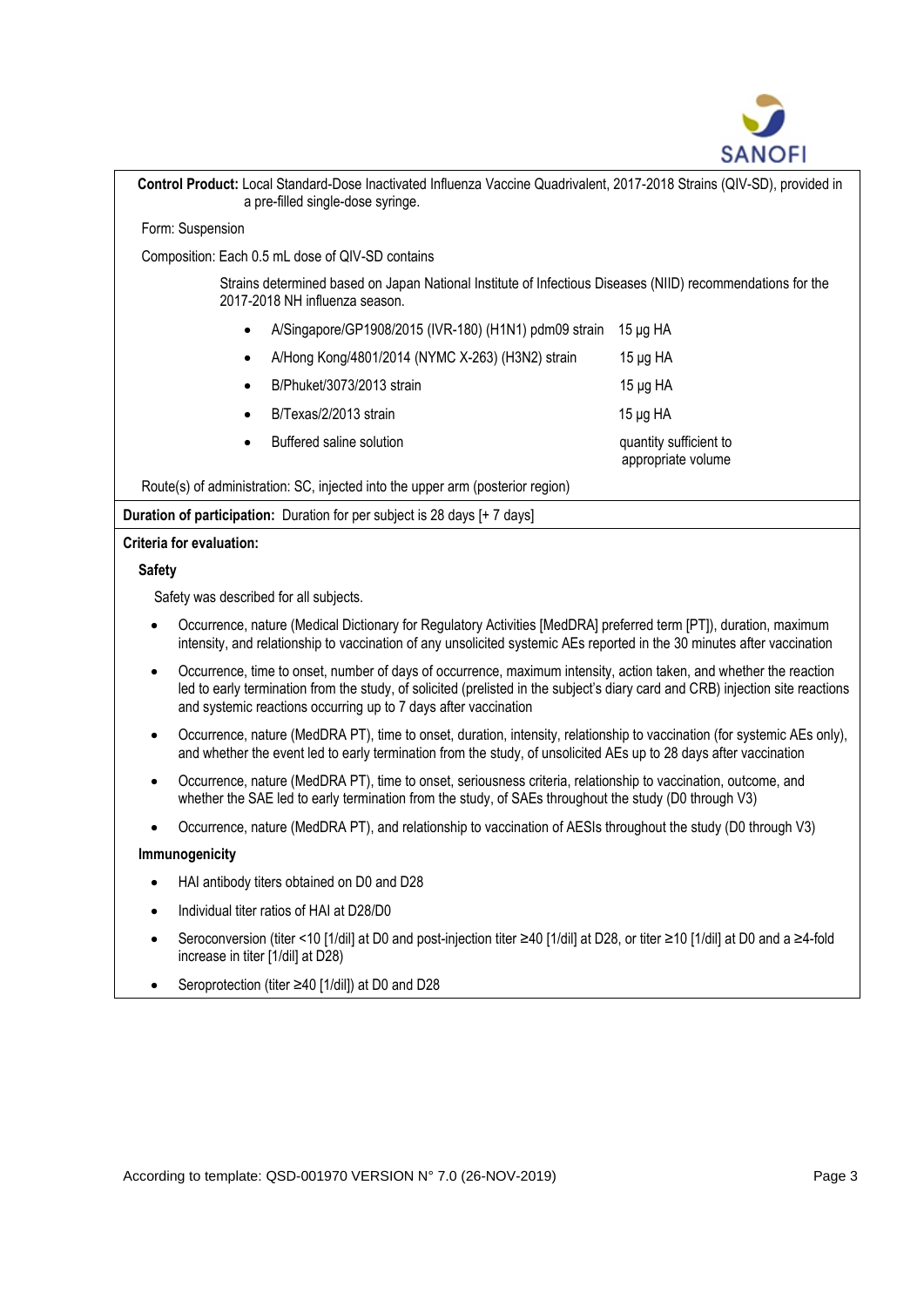

### **Statistical methods:**

No hypotheses for safety and immunogenicity were planned. All analyses were descriptive.

## **Safety**

The safety results in subjects who received QIV-HD (either IM or SC) or the QIV-SD were described. The main parameters were described with the 95% confidence interval (CI) based on the Clopper-Pearson method. The safety analysis set (SafAS) was used for the safety analyses.

#### **Immunogenicity**

Immunogenicity in terms of GMTs, seroconversion, and seroprotection rates were summarized for each strain. The 95% CIs for the GMTs were calculated using normal approximation of log-transformed titers. The 95% CIs for the proportions were based on the Clopper-Pearson method. The GMT ratios were obtained between groups with the 95% CIs calculated using normal approximation of log-transformed titers. The differences in the seroconversion rates between groups were computed along with the 2-sided 95% CIs by the Newcombe-Wilson method without continuity correction. Additional parameters were displayed as appropriate. Details of the above analyses were described in a Statistical Analysis Plan (SAP). The per-protocol analysis set (PPAS) and full analysis set (FAS) were applied for the immunogenicity analyses. The main immunogenicity analyses were conducted on Cohort 2 for the PPAS. Immunogenicity analyses were also conducted on Cohort 2 for the FAS and on all 175 subjects.

#### **Summary:**

## **Population characteristics:**

#### *Disposition*

The study was conducted at 2 centers between 15 September 2017 (first visit, first subject) and 28 November 2017 (last visit, last subject).

A total of 10 subjects were enrolled and randomized into one of 2 groups in Cohort 1: 5 subjects in the QIV-HD by IM route (QIV-HD IM) group, and 5 subjects in the QIV-HD by SC route (QIV-HD SC) group.

A total of 165 subjects were enrolled and randomized into one of 3 groups stratified according to age (<75, ≥75), sex (Male, Female), and site in Cohort 2: 55 subjects in the QIV-HD IM group, 55 subjects in the QIV-HD SC group, and 55 subjects in the QIV-SD by SC route (QIV-SD SC) group.

All randomized subjects were vaccinated, received the correct vaccine according to the group to which they were randomized, and completed the study.

## *Data Sets Analyzed*

All 175 subjects in Cohort 1+Cohort 2 received the study vaccine and, therefore, were included in the SafAS: 60 subjects in the QIV-HD IM group, 60 subjects in the QIV-HD SC group, and 55 subjects in the QIV-SD SC group.

A total of 164 (99.4%) subjects in Cohort 2 were included in the PPAS: 55 subjects in the QIV-HD IM group, 55 subjects in the QIV-HD SC group, and 54 subjects in the QIV-SD SC group.

A total of 174 (99.4%) subjects in Cohort 1+Cohort 2 were included in the PPAS: 60 subjects in the QIV-HD IM group, 60 subjects in the QIV-HD SC group, and 54 subjects in the QIV-SD SC group.

A total of 175 (100%) subjects in Cohort 1+Cohort 2 were included in the FAS: 60 subjects in the QIV-HD IM group, 60 subjects in the QIV-HD SC group, and 55 subjects in the QIV-SD SC group.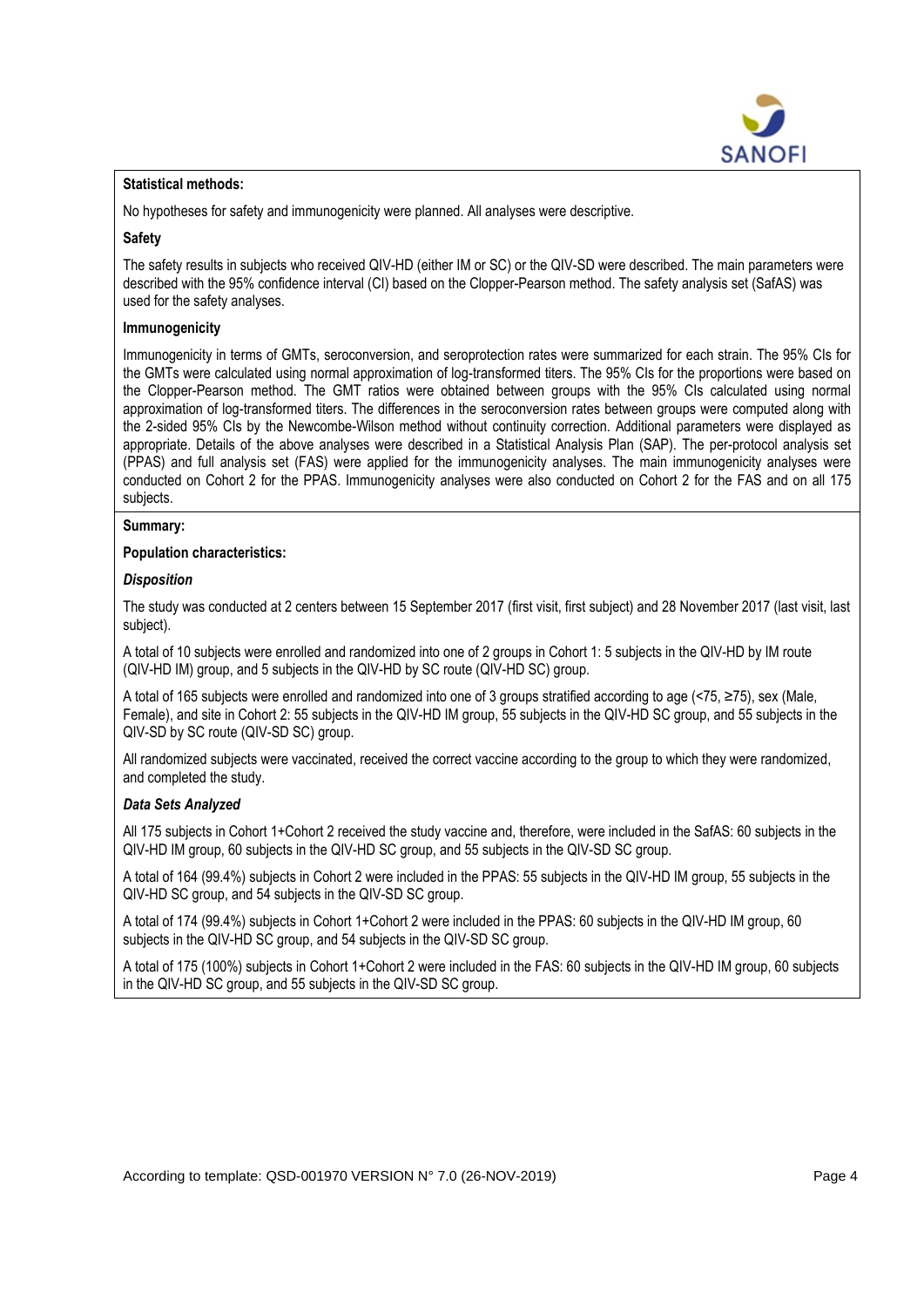

## *Demographics*

Overall, there were fewer female than male subjects in the SafAS in Cohort 1+Cohort 2, with a total of 95 (54.3%) male and 80 (45.7%) female subjects. The distribution of fewer females than males was also observed across each study group.

The mean age was 70.2 years (range: 65; 79 years). The mean ages and percentages of subjects greater than 75 years of age were comparable across all study groups.

The mean BMI was 23.68 kg/m<sup>2</sup> (range: 18.2; 33.2 kg/m<sup>2</sup>). The mean BMIs and the distribution of BMI were comparable across all study groups.

## Medical and Vaccination History

Almost all of the subjects (100%, 98.3%, and 98.2% in the QIV-HD IM, QIV-HD SC, and QIV-SD SC groups, respectively) had at least one past and current significant medical history, most of which (100%, 96.7%, and 96.4% of subjects in the QIV-HD IM, QIV-HD SC, and QIV-SD SC groups, respectively) were ongoing at inclusion.

The percentages of subjects who had received an influenza vaccination in the previous year (2016/2017 influenza season) were similar between the QIV-HD SC and QIV-SD SC groups (31.7% and 30.9%, respectively), but lower in the QIV-HD IM group (16.7%).

## Concomitant Medications

The percentages of subjects who were taking concomitant medications which were considered reportable were 20.0%, 16.7%, and 25.5% of subjects in the QIV-HD IM, QIV-HD SC, and QIV-SD SC groups, respectively. The majority of concomitant medications were anti-hyperlipidemia medications of the statin family (18.3%, 15.0%, and 18.2% of subjects in the QIV-HD IM, QIV-HD SC, and QIV-SD SC groups, respectively), followed by medications impacting or that may have an impact on the evaluation of the safety such as antipyretics, analgesics, and NSAIDs (5.0%, 3.3%, and 9.1% of subjects in the QIV-HD IM, QIV-HD SC, and QIV-SD SC groups, respectively).

## **Safety:**

## Solicited Injection Site Reactions

Within 7 days after vaccination, the percentages of subjects who reported at least one solicited injection site reaction were 41.7% (25/60) in the QIV-HD IM group, 66.7% (40/60) in the QIV-HD SC group, and 41.8% (23/55) in the QIV-SD SC group in the SafAS in Cohort 1+Cohort 2.

The most frequently reported solicited injection site reaction was pain, reported by 30.0% of subjects (18/60) in the QIV-HD IM group, 45.0% of subjects (27/60) in the QIV-HD SC group, and 27.3% of subjects (15/55) in the QIV-SD SC group; followed by erythema, with 18.3% of subjects (11/60) in the QIV-HD IM group, 31.7% of subjects (19/60) in the QIV-HD SC group, and 20.0% of subjects (11/55) in the QIV-SD SC group; and swelling, with 15.0% of subjects (9/60) in the QIV-HD IM group, 28.3% of subjects (17/60) in the QIV-HD SC group, and 23.6% of subjects (13/55) in the QIV-SD SC group.

Most of the solicited injection site reactions were of Grade 1 or Grade 2 intensity, which started within the first 3 days after vaccination and resolved spontaneously within 7 days of onset. There were few reports of Grade 3 solicited injections site reactions, with 5.0% of subjects (3/60) in the QIV-HD IM group, and 10.0% of subjects (6/60) in the QIV-HD SC group. Grade 3 reactions were reported as follows:

- Erythema was reported in 8 subjects: 3 subjects (5.0%) in the QIV-HD IM group and 5 subjects (8.3%) in the QIV-HD SC group
- Swelling was reported in 4 subjects: 1 subject (1.7%) in the QIV-HD IM group and 3 subjects (5.0%) in the QIV-HD SC group
- Induration was reported in 2 subjects: 1 subject (1.7%) in the QIV-HD IM group and 1 subject (1.7%) in the QIV-HD SC group

There were no Grade 3 solicited injections site reactions reported in the QIV-SD SC group.

According to template: QSD-001970 VERSION N° 7.0 (26-NOV-2019) Page 5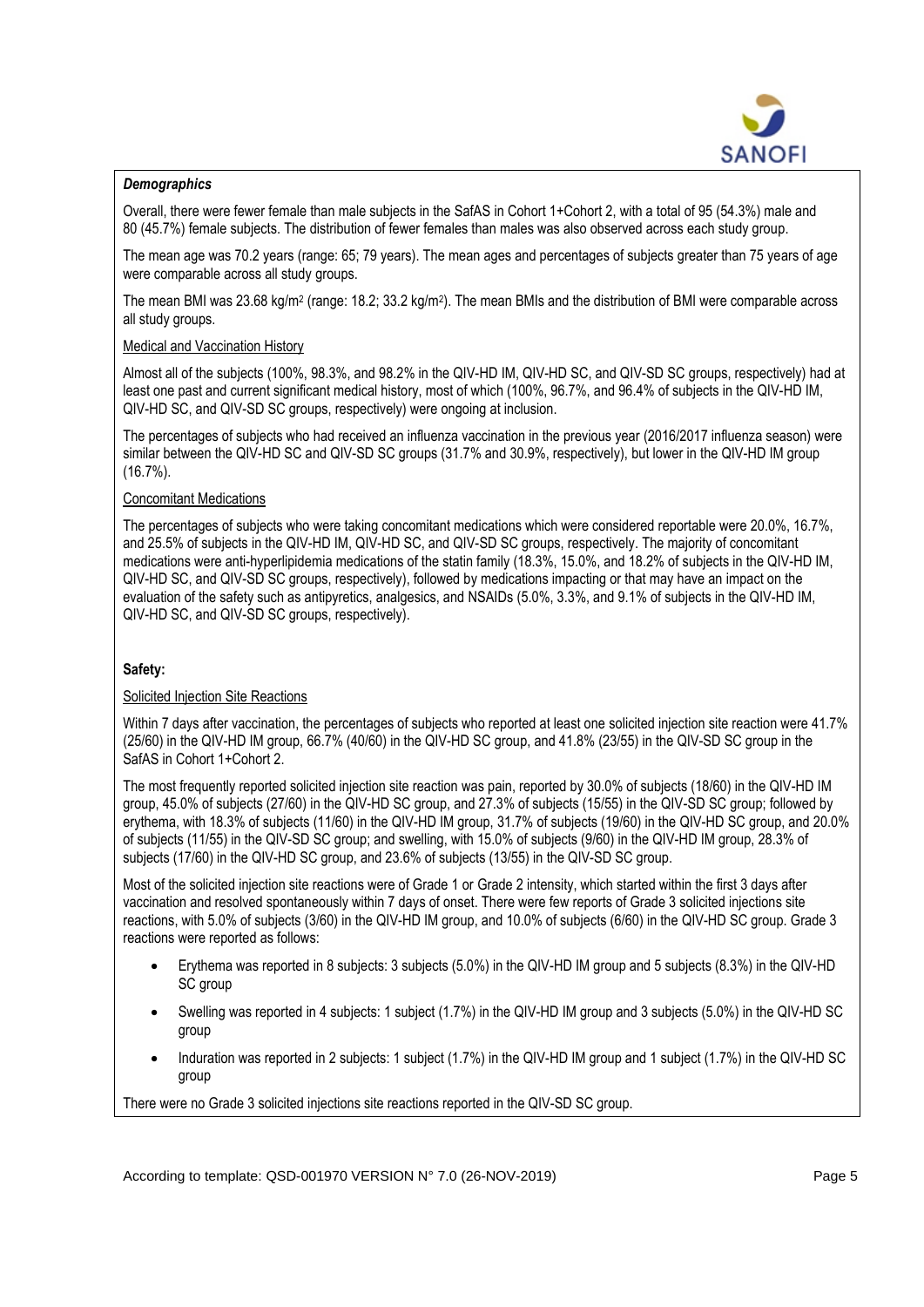

### Solicited Systemic Reactions

Within 7 days after vaccination, the percentage of subjects who reported at least one solicited systemic reaction were 18.3% (11/60) in the QIV-HD IM group, 33.3% (20/60) in the QIV-HD SC group, and 16.4% (9/55) in the QIV-SD SC group.

The most frequently reported solicited systemic reaction was myalgia, reported by 15.0% of subjects (9/60) in the QIV-HD IM group, 26.7% of subjects (16/60) in the QIV-HD SC group, and 12.7% of subjects (7/55) in the QIV-SD SC group; followed by headache, with 5.0% of subjects (3/60) in the QIV-HD IM group, 13.3% of subjects (8/60) in the QIV-HD SC group, and 1.8% of subjects (1/55) in the QIV-SD SC group; and malaise, with 1.7% of subjects (1/60) in the QIV-HD IM group, 6.7% of subjects (4/60) in the QIV-HD SC group, and 5.5% of subjects (3/55) in QIV-SD SC group.

All the solicited systemic reactions were of Grade 1 intensity except for one subject in the QIV-HD SC group who experienced at least 1 Grade 2 fever. Most of the solicited systemic reactions started within the first 3 days after vaccination and resolved spontaneously within 3 days of onset.

#### Immediate Unsolicited AEs

There were no immediate unsolicited AEs reported within 30 minutes after vaccination in any of the groups.

#### Unsolicited Non-serious Injection Site Reactions

Reports of subjects with at least one unsolicited non-serious injection site reaction were low, with 1.7% (1/60), 5.0% (3/60), and 1.8% (1/55) of subjects in the QIV-HD IM, QIV-HD SC, and QIV-SD SC groups, respectively.

The only unsolicited injection site reaction that was reported in each group was pruritus, all of which were of Grade 1 intensity, which started within the first 3 days after vaccination and resolved spontaneously within 4 days of onset.

#### Unsolicited Non-serious Systemic AEs

The percentages of subjects who reported at least one unsolicited non-serious systemic AEs were 5.0% (3/60), 3.3% (2/60), and 12.7% (7/55) in the QIV-HD IM, QIV-HD SC, and QIV-SD SC groups, respectively.

The unsolicited systemic AEs occurring with PTs ≥2% in any of the groups were in the System Organ Classes of:

- Infections and infestations and included: nasopharyngitis reported by 3.3% of subjects (2/60) in the QIV-HD SC group and 3.6% of subjects (2/55) in the QIV-SD SC group
- Respiratory, thoracic and mediastinal disorders and included: oropharyngeal pain reported by 3.6% of subjects (2/55) in the QIV-SD SC group

All of the unsolicited systemic AEs were of Grade 1 intensity, except for one subject in the QIV-SD SC group who experienced a Grade 2 unsolicited systemic AE. There were no Grade 3 unsolicited systemic AEs reported in any of the groups.

#### AEs Leading to Withdrawal from the Study

There were no AEs leading to study discontinuation within 28 days after vaccination in any of the groups.

#### Deaths, Other SAEs, and Other Significant AEs

There were no deaths or AESIs during this study.

During this study, one SAE occurred in one subject in the QIV-SD SC group. The subject experienced sudden hearing loss 3 days after vaccination and was hospitalized. The event was reported as recovering or resolving at V3, and was assessed as not related to the study vaccination by the Investigator.